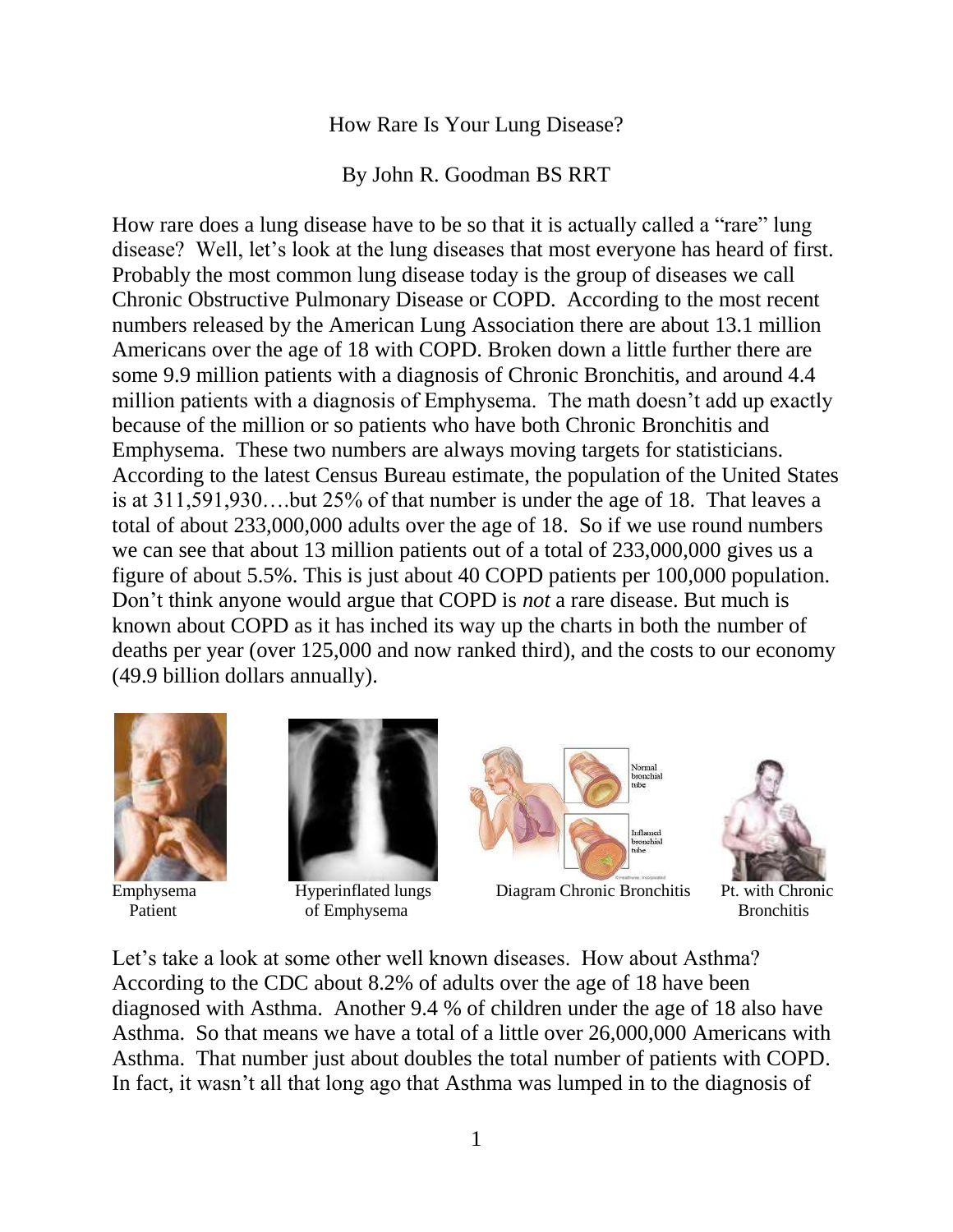

Asthma is a disease of the airways Asthma isn't funny Young kids learn It is episodic and reversible at any age inhaler technique early





COPD along with Chronic Bronchitis and Emphysema. Fortunately for both disease groups, Asthma was separated from the other two diseases because Asthma is episodic and reversible unlike Chronic Bronchitis and especially Emphysema. Asthmatic patients may represent 8-10% of the US population. So again Asthma indeed is *not* a rare respiratory disease.

Another disease that has been classified as obstructive disease in the past is Cystic Fibrosis (CF). The Cystic Fibrosis Association reports that there are somewhere around 30,000 patients in the United States with CF. Obviously this is a very, very small percentage of our total population (children and adults) roughly .00009%. Interestingly, over 10,000,000 Americans are carriers of the defective CF gene and are totally without symptoms. Around 1,000 new cases of CF are identified each year. There were about 4,000,000 babies born in the United States in 2012. CF shows up in about 1 in every 3,700 live births. CF *is* very definitely a rare disease by any criteria.









CF now diagnosed chest vibration therapy inhaler therapy very CF does not discriminate very early to loosen secretions important therapy between boys and girls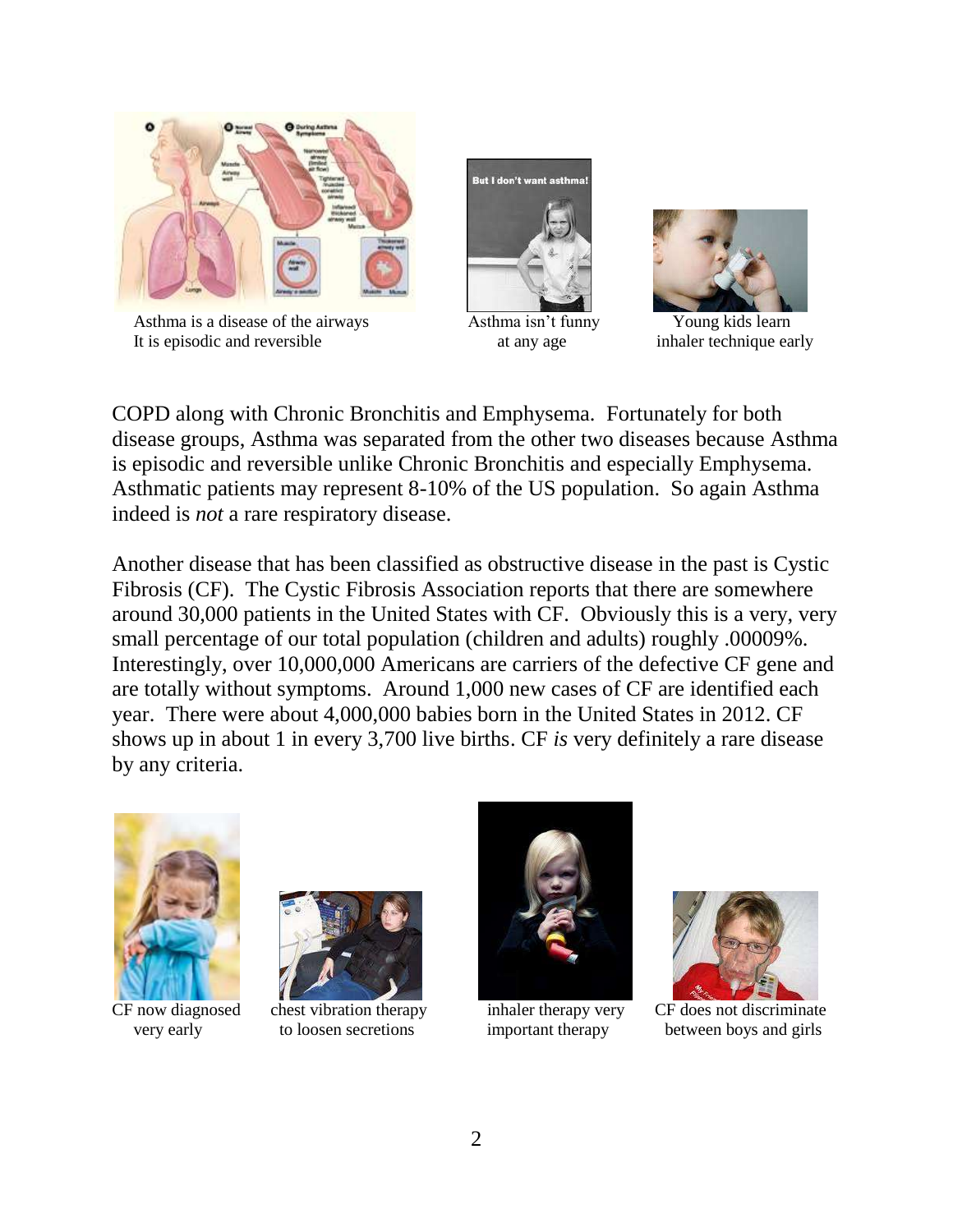To move away from the obstructive side of lung disease for a minute, let's see where patients with Interstitial Pulmonary Fibrosis (IPF) show up in our statistics. Is IPF a rare disease? Well, it is estimated that there are approximately 200,000 Americans affected by IPF. This works out to something like 3-6 cases of IPF per 100,000 population, or 0.0009% of the adult population. There are over 100 different causes or pathways that may lead to the development of IPF, and 40,000 IPF patients die every year. Although the numbers don't begin to approach those of the COPD group, Interstitial Pulmonary Fibrosis does not offer its patients the many options that are available for most COPD patients. This *is* a rare and very different disease that is finally getting the national attention it so richly deserves.

Another disease that is finally getting some attention primarily through the blogosphere and social networking is a terrible genetic disease called Lymphangioleomyomatosis (LAM) It is pronounced lim-fan-gee-o-ly-o-my-o-mato-sis, and is normally abbreviated as LAM disease. Although first described by Von Stossel way back in 1937, it wasn't until 1995 that the LAM foundation was established to study and support research into this disease. LAM almost exclusively affects young women of child-bearing age. LAM is a systemic disease that results in cystic destruction of the lung. These cysts commonly rupture causing a pneumothorax (collapsed lungs). In fact, 6 out of 7 LAM patients can expect this to happen to them multiple times. For reasons still unknown, there is an abnormal growth of smooth muscle cells that invade healthy lung tissue, including the airways, blood vessels, and lymph vessels. Although technically this isn't cancer, the cells do grow uncontrollably. Ultimately there is destruction of normal lung tissue and the ability to transfer oxygen into the blood is significantly impaired. There is no known cure for LAM, but there have been some recent successful medical treatments under study. The average age at the time of diagnosis is 34, with 70% of those women diagnosed between the ages of 20 and 40. Unbelievably, there have even been a few men (less than 10) diagnosed with LAM. At some point virtually all LAM patients will require supplemental oxygen, and most will have to consider lung transplantation as LAM is universally relentless, progressive and fatal.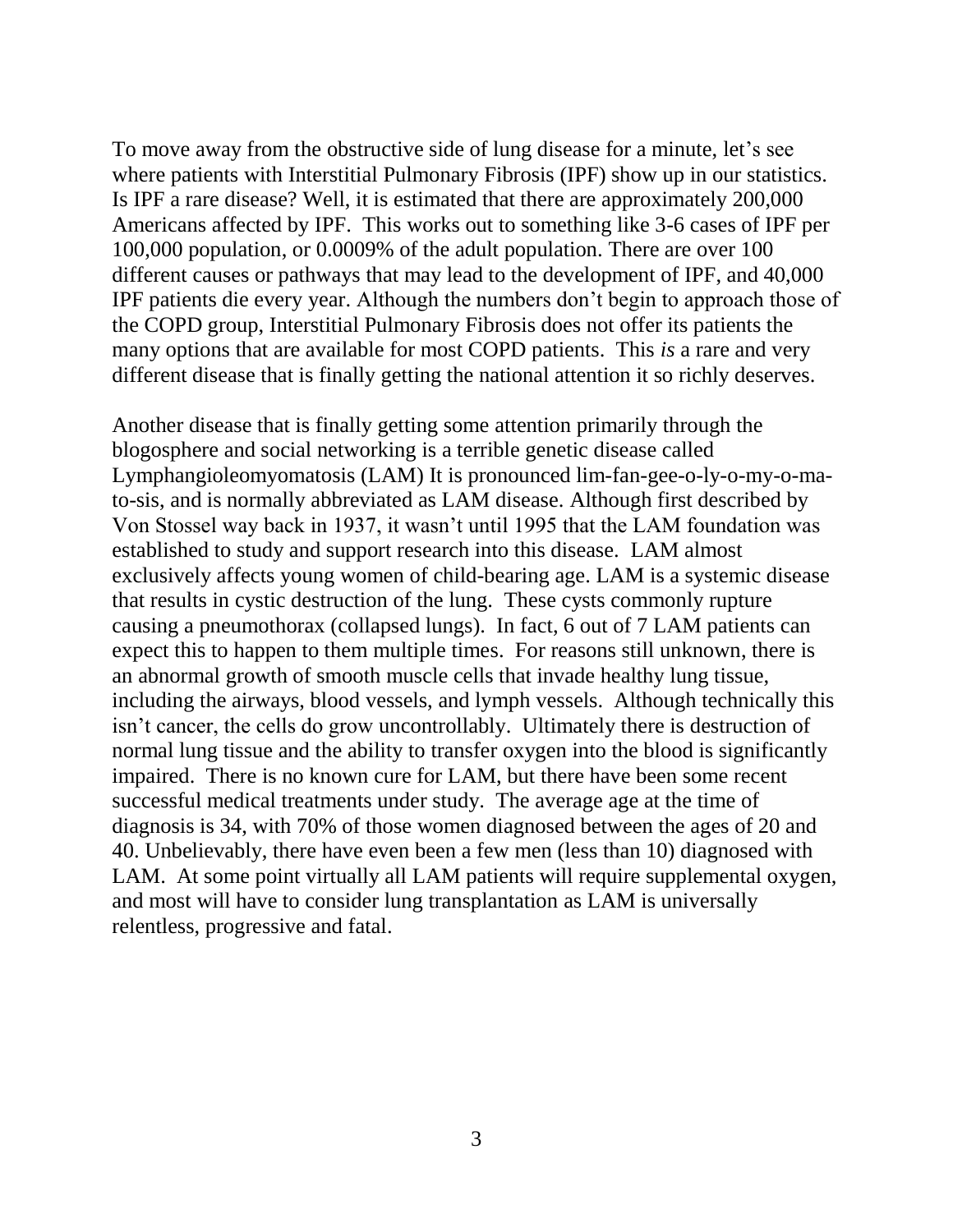

Diagram of LAM disease LAM chest x-ray Nowhere for oxygen



showing damage to go



So how rare is LAM disease? The latest estimate on the number of LAM patients in the United States is right at about 675 patients. There are probably hundreds more but part of the problem in getting accurate numbers is due to the fact that the typical LAM patient spends 3-5 years seeking a diagnosis *before* finally getting to the right institution or physician to actually get the LAM diagnosis. This means that a LAM patient represents just 0.000003% of the adult population. LAM patients with this incredibly rare lung disease affectionately call themselves "Lammies."

Well if you think there couldn't possible be any lung disease rarer than LAM disease…well you'd be wrong. A "new" lung disease has (pardon the pun) popped on to the respiratory scene over just the past 10 years or so. It is called Popcorn Lung and it is no joke. It is more medically classified as Bronchiolitis Obliterans (BO), or sometimes Constrictive Bronchiolitis. This is a rare obstructive lung disease where scar tissue gradually obstructs the bronchioles of the lung. Anatomically we are talking about airways around 1mm in diameter and smaller.

BO is not a disease to fool around with. In advanced stages it becomes irreversible and may only be treated by lung transplantation. It is pretty clear at this point that the chemical *diacetyl* is the agent that causes the problem. It is used in a number of industries but especially in the buttered popcorn industry. Diacetyl is the chemical that gives popcorn the natural buttery smell and taste that so many people love.

The first time diacetyl came under scrutiny was back in 1985, but it wasn't until the year 2000 that a significant outbreak at the popcorn factory in Jasper Missouri was identified. Eight workers at the Glister-Mary Lee plant developed Bronchiolitis Obliterans. This led to some super detective work by a number of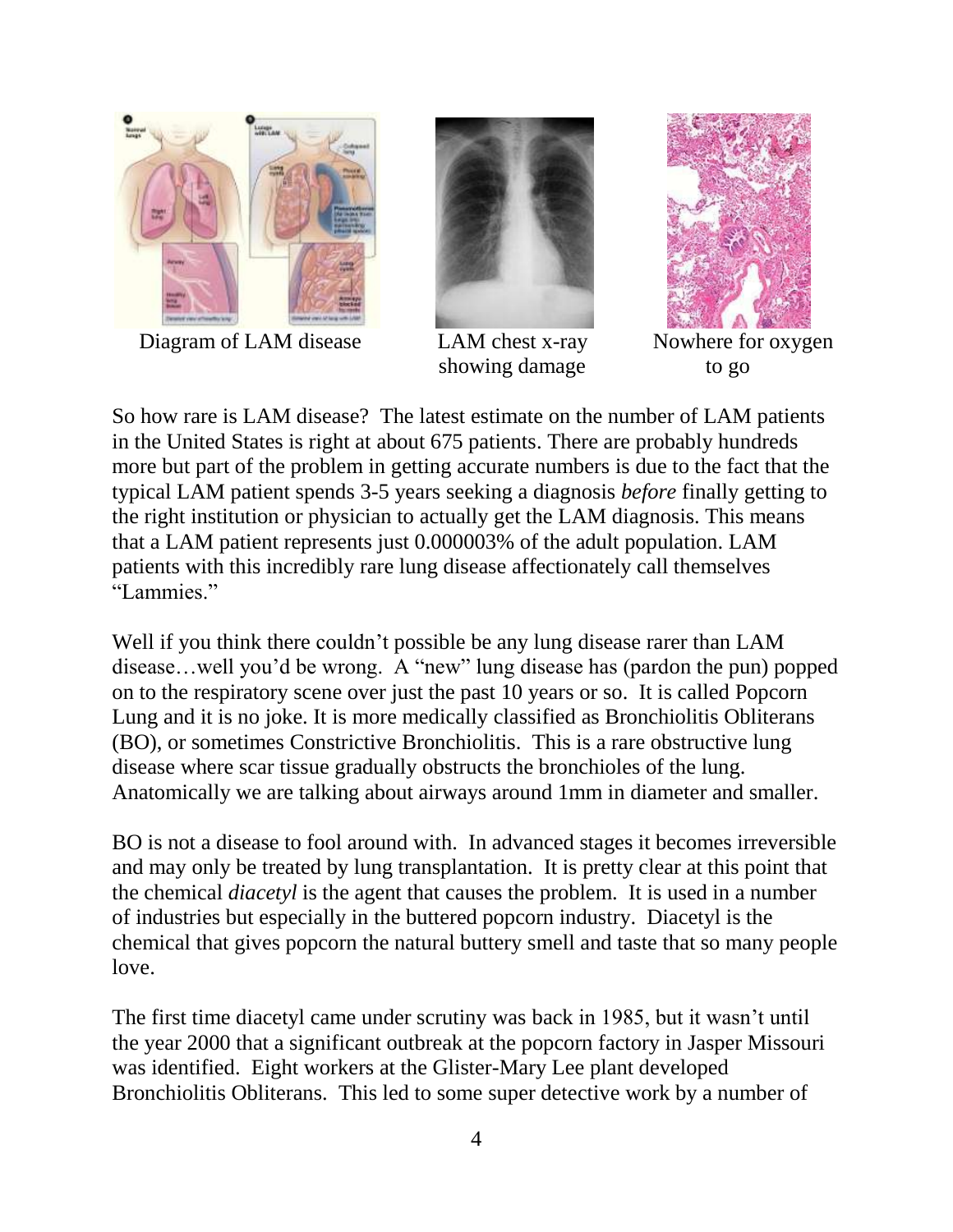agencies that determined that those workers who spent more time in the areas where the diacetyl was sprayed on to the popcorn were 2.6 times more likely to report cough and shortness of breath than other non-exposed workers. Over the next several years enough research proved that exposure to diacetyl could indeed cause BO in patients with sufficient exposure.

Consumers have been repeatedly reassured by the Flavor and Extract Manufacturers Association that there is virtually no risk of developing Popcorn Lung from eating buttered popcorn. And this would seem to be the case as the average per capita consumption of buttered popcorn in the United States is currently 73 quarts per year! Even more if you subtract all the babies who can't chew food yet and those who just don't like cleaning popcorn bits from their teeth.

And yet……on September 20, 2012 a Colorado jury awarded Wayne Watson 7.2 million dollars in a lawsuit filed against both Glister-Mary Lee Corp. and Kroger foods. His claim was that he first noticed breathing problems during his church choir practice that he just couldn't hold some notes like he used to. Some might consider Mr. Watson as uncommonly devoted to microwave popcorn. He ate two bags a day for 10 years and said he regularly sniffed up the puff of delicious odor of a newly opened bag of popcorn. His argument was there should have been warning labels on the popcorn bags, much like we already have on cigarette packages. The ruling is of course under appeal. It is estimated that there are about 200 people in the United States with actually diagnosed Popcorn lung. Now *that* is pretty rare. On the order of 0.0000008% of the adult population.



funny!







Popcorn lung isn't Pt. with Popcorn Lung May be 7.2 million  $\frac{1}{2}$  ahead How far do we take it?

Is there one thing that may be found in common with each of these very different diseases? Is there one drug common in the treatment of each of these diseases? Of course there is, and that drug is oxygen. As each of these diseases progresses nearly every one of these patients will require supplemental oxygen (excluding the vast majority of asthmatic patients). They are all (unwilling) members of the "Hypoxic Club." No one really wants to be in the Hypoxic club, because once you are a member, it is usually a lifetime membership. The Hypoxic Club is not